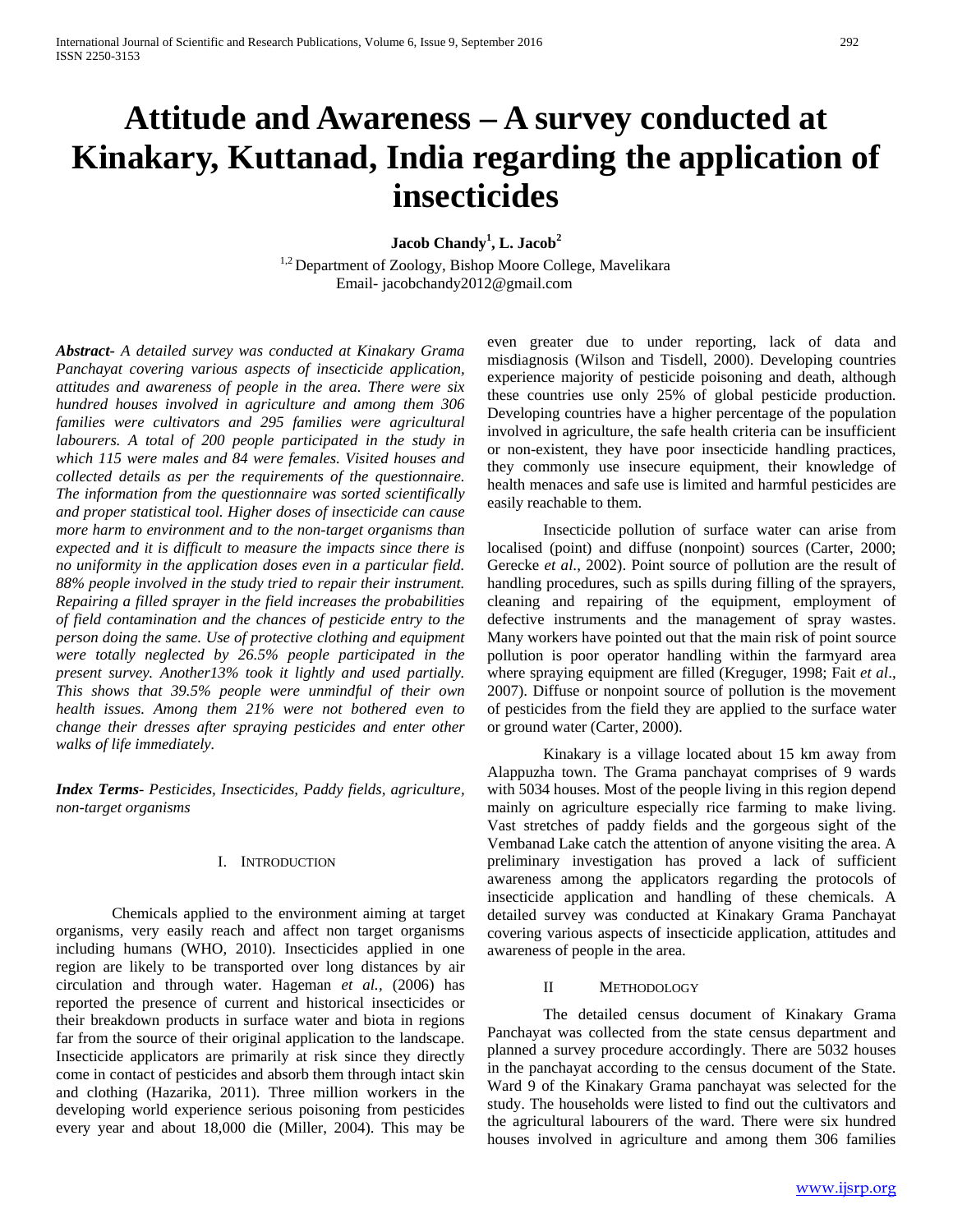were cultivators and 295 families were agricultural labourers. From this lot 200 houses were selected by random sampling. An awareness seminar was conducted for the students, teachers and farmers of the region regarding pesticide hazards and environment pollution. A questionnaire covering the possible issues regarding insecticide application, precautions, awareness and the attitude of people towards the use of insecticides was prepared in Malayalam. Visited houses and collected details as per the requirements of the questionnaire. Information was collected from the elders available during the visit. The information from the questionnaire were sorted scientifically and proper statistical tool (95% confidence interval) employed to analyse the results and arrived at conclusions.

III RESULTS

The preliminary details of the survey conducted were depicted in Tables 1. The percentage and 95% confidence interval with lower and upper limits were illustrated in the (Tables 2) [Fig 1] shows the graphical representation of the data received.

A total of 200 people participated in the study in which 115 were males and 84 were females (Table 1 and Fig 1). People were asked regarding the procedure they resort to at the onset of a pest attack. 85% resort to chemical methods for controlling harm full insects, only 3.5% tried organic options and 12.5% tried both organic and chemical methods. (Table 1 and Fig1). Only 56.5 % people strictly followed the procedure of application as instructed but 16.5% totally neglected all instructions of application and 27% partially obeyed (Table 2 and Fig 2). Regarding dress code 60.5% wore a protective dress while spraying poison, 26.5 neglected adopting any dress code and 13% paid a partial attention (Table 3 and Fig 3). A good majority changed their dress after the application (79%) of the insecticide but 21% ignored changing their dress (Table 4 and Fig 4). Repairing the sprayer while spraying was done by 88% (Table 7 and Fig 8). 51% practiced unhealthy habit like chewing, smoking or consumption of alcohol etc. of which smoking stood first (Table 8 and Fig 9 and 10). Majority of People (69%) had the opinion that the awareness campaigns against the indiscriminate use of insecticides in the paddy fields were insufficient (Table 10 and Fig13).

## IV DISCUSSION

Collecting details directly from the people, involved and living in the actual environment is a valuable tool in identifying the real issues and finding out the depth of impacts of such issues relating to human life. Out of the 200 people interviewed 84% were resorting fully to the chemical methods of pest control. The 95% confidence interval showed a lower CI of 78.9 and an upper CI of 89.08. This reveals an unshakable dependence of peopleon chemical insecticides. Regardless of all awareness programs people were interested in chemical insecticides due to their immediate effect upon pest population. Introducing pesticides into the environment, ignoring all scientific instruction of application was practiced by 16.5% (lower CI

11.35 and upper CI 21.64) of people in the region and 27% (lower CI 20.84 and upper CI 33.15) partially follow the instructions of application of insecticides. Together they form 43.5%. This shows that nearly 50% of the people involved in the survey were using these chemical as if they saw fit. This is a matter which needs urgent attention since the introduction of insecticides beyond the recommended dose may surpass all means of degradation by nature and may enter different trophic levels. The dilution of an insecticide prior to its application is a very important procedure because its efficacy is very much related to the accuracy of the dose introduced. Moreover higher doses of insecticide can cause more harm to environment and to the non-target organisms than expected and it is difficult to measure the impacts since there is no uniformity in the application doses even in a particular field. The safety of the applicator is another immediate issue to be addressed because the applicator is one who is directly exposed and vulnerable to insecticides. Hence the use of safety clothing and equipment like coverall, water proof spray suits, gloves, boots, goggles and face shields, hats, aprons and respirators are inevitable for an applicator. But the use of protective clothing and equipment were totally neglected by 26.5% people participated in the present survey. Another13% took it lightly and used partially. This shows that 39.5% people were unmindful of their own health issues. Among them 21% were not bothered even to change their dresses after spraying pesticides and enter other walks of life immediately. Studies reveal that wet cotton clothes due to sweat, absorbed more pesticides (Hazarika, 2011). This shows that many of the people in the society are not aware of the health hazards caused by insecticides (Maroni *et al.,* 2000). Among the people participated in the study 51% (lower CI 44.71 and upper CI 57.93) has the habit of consuming alcohol or smoking or chewing. Chewing or smoking while spraying may increase the chances of insecticide entry. Similar observations were made by Antonella *et al.,* (2001) and Chitra *et al.*, (2006). According to Hazarika and Hazarika (2013) smoking during insecticide application was strongly associated with throat cancer, lung cancer, liver cancer and oral cancer. During the present study the tendency of repairing the sprayer by themselves was found to be a common practise among those use such instruments. 88% people involved in the study tried to repair their instrument. Repairing a filled sprayer in the field increases the probabilities of field contamination and the chances of pesticide entry to the person doing the same. Though awareness campaigns were conducted by NGOs and governmental agencies the message was not penetrating deep into the mind of the common public. The present survey covered all sections of the people in the region in which 56.5% are below poverty line and mostly agricultural labourers who are directly involved in all kinds of agricultural activities. The remaining 43.5 % falls under APL category. But most of them were average middle class people actively engaged in agriculture. One hundred and fifteen adult males and eighty five adult female wholeheartedly co-operated with the survey.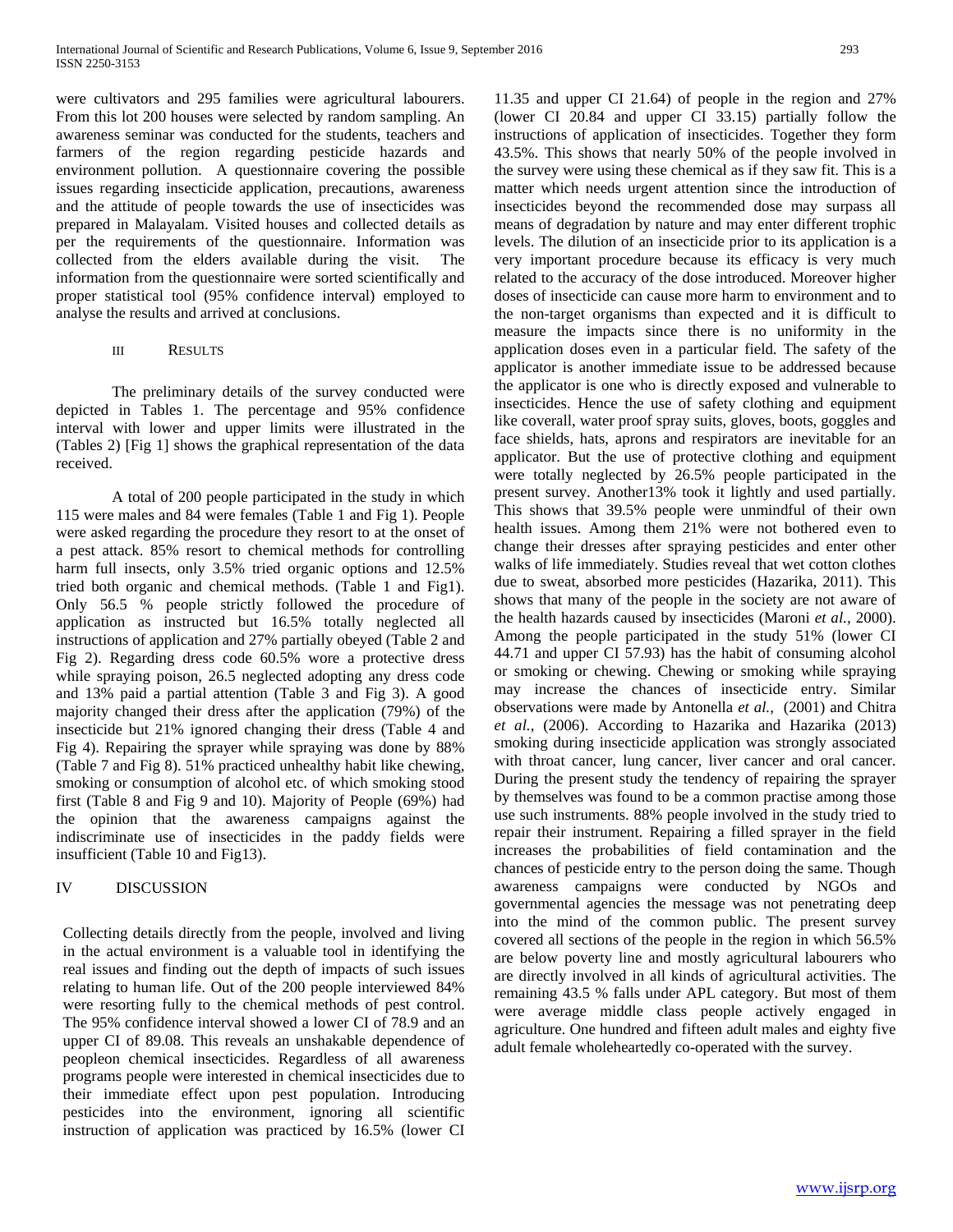**Table 1** Survey on the anthropogenic influence, attitudes and risks regarding pesticide application at Road Mukku region of Ward 9, Kinakary, Kuttanad

| <b>Period of Study</b>              |            |
|-------------------------------------|------------|
| <b>Total number of Participants</b> | <b>200</b> |
| <b>Number of Males</b>              | 115        |
| <b>Number of Females</b>            | 85         |

-Number of individuals participated on the survey

**Table 2** Percentage and confidence interval of different information received from the survey

## **-** Measures employed for controlling pest in Kinakary

|                                       | Percentage | 95% Confidence Interval |                 |
|---------------------------------------|------------|-------------------------|-----------------|
| Procedures used for controlling pests |            | <b>Lower CI</b>         | <b>Upper CI</b> |
| Chemical                              | 84         | 78.91909929             | 89.08090071     |
| Organic                               | 3.5        | 0.952942482             | 6.047057518     |
| <b>Both</b>                           | 12.5       | 7.916469701             | 17.0835303      |

**Table: 3** Whether following the instructions of utilization of insecticides

| Whether follow the procedures of application                                           | <b>Percentage</b> | 95% Confidence Interval |                 |
|----------------------------------------------------------------------------------------|-------------------|-------------------------|-----------------|
| exactly as instructed on the cover of insecticide or<br>by the agricultural department |                   | <b>Lower CI</b>         | <b>Upper CI</b> |
| Yes                                                                                    | 56.5              | 49.62915857             | 63.37084143     |
| N <sub>0</sub>                                                                         | 16.5              | 11.35570005             | 21.64429995     |
| Partially                                                                              | 27                | 20.84703584             | 33.15296416     |

**Table 4** Dress code during pesticide application

| Do you ware any kind of special dress code to protect you<br>from the insecticide |            | 95% Confidence Interval |          |
|-----------------------------------------------------------------------------------|------------|-------------------------|----------|
|                                                                                   | Percentage | <b>Lower CI</b>         | Upper CI |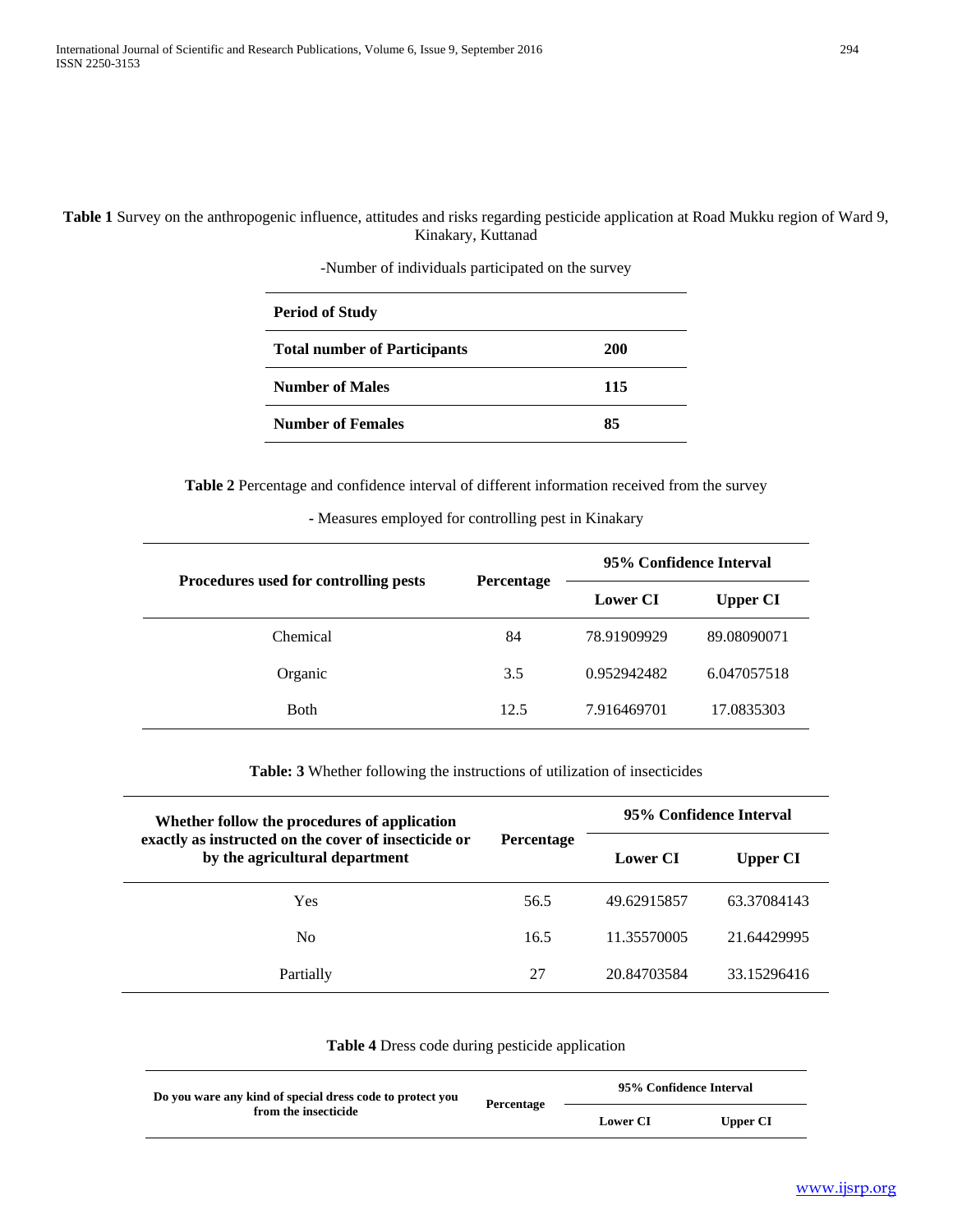| Yes            | 60.5 | 53.72487506 | 67.27512494 |
|----------------|------|-------------|-------------|
| N <sub>0</sub> | 26.5 | 20.38343381 | 32.61656619 |
| Partially      | 13   | 8.339072195 | 17.6609278  |

# **Table 5** Change of dress after spraying

| Do you change your dress soon after | <b>Percentage</b> | 95% Confidence Interval |                 |
|-------------------------------------|-------------------|-------------------------|-----------------|
| spraying the insecticide            |                   | <b>Lower CI</b>         | <b>Upper CI</b> |
| Yes                                 | 79                | 73.35499584             | 84.64500416     |
| No                                  | 21                | 15.35499584             | 26.64500416     |

#### **Table 6** Repairing the pump during or after spraying

| Do you repair your sprayer by yourself | <b>Percentage</b> | 95% Confidence Interval |                 |
|----------------------------------------|-------------------|-------------------------|-----------------|
| during or after spraying               |                   | <b>Lower CI</b>         | <b>Upper CI</b> |
| Yes                                    | 88                | 83.50                   | 92.50           |
| No                                     | 12                | 7.49                    | 16.50           |

# **Table 7** Unhealthy habits if any

|                                                |            | 95% Confidence Interval |                 |
|------------------------------------------------|------------|-------------------------|-----------------|
| Do you have any of the following habits?       | Percentage | <b>Lower CI</b>         | <b>Upper CI</b> |
| <b>Yes</b>                                     | 51         | 44.71                   | 57.93           |
| N <sub>0</sub>                                 | 49         | 42.07                   | 55.93           |
| Habits                                         |            |                         |                 |
| Smoking                                        | 48.03      | 38.33408862             | 57.72591138     |
| Chewing                                        | 20.58      | 12.73408476             | 28.42591524     |
| Thampak (A type of drug kept under the tongue) | 1.96       | $\theta$                | 4.650206839     |
| Alcohol consumption                            | 21.56      | 13.57914985             | 29.54085015     |

**Table 8 Awareness campaign**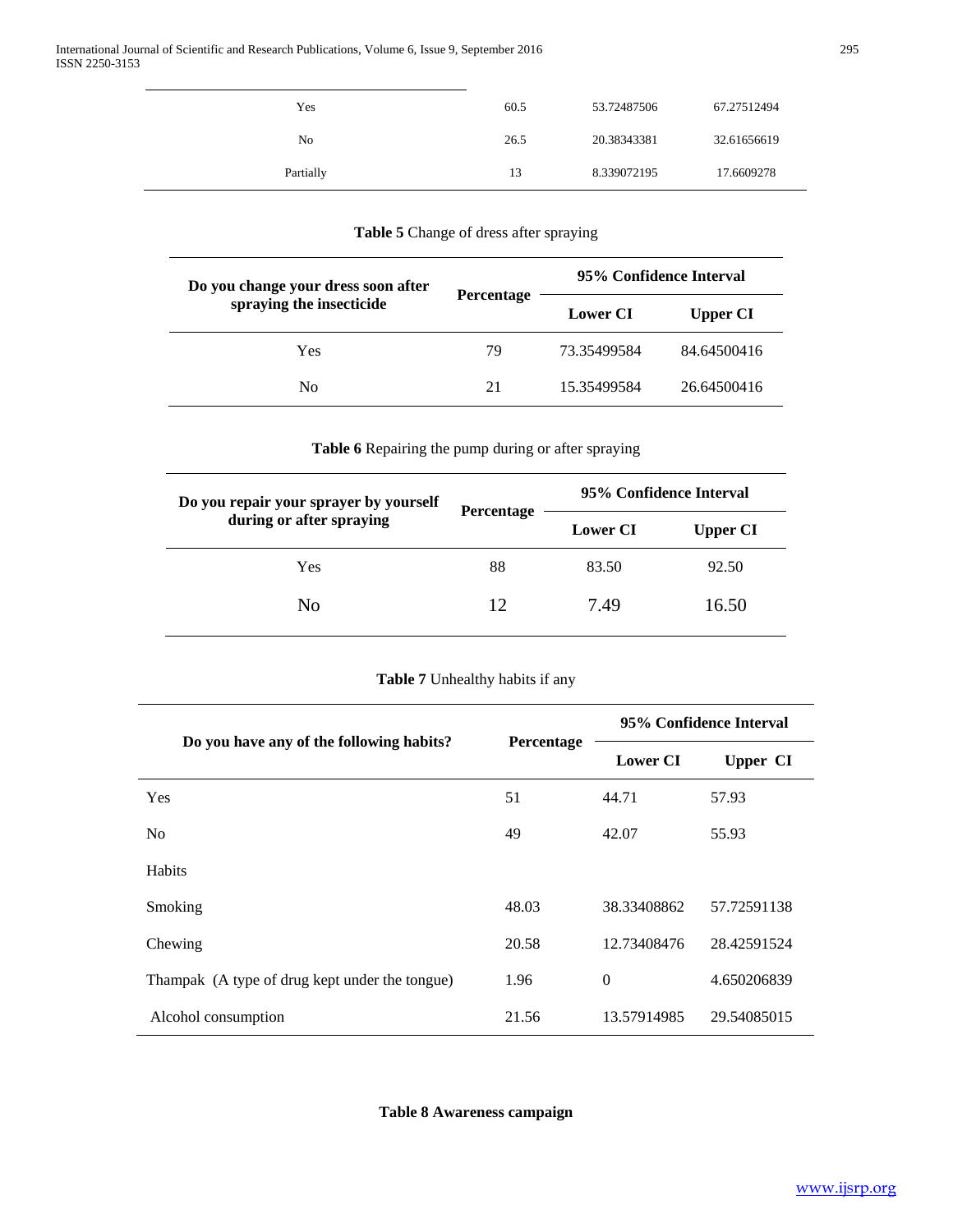|                                | <b>Percentage</b> | 95% Confidence Interval |                 |  |
|--------------------------------|-------------------|-------------------------|-----------------|--|
| Awareness campaign sufficient? |                   | <b>Lower CI</b>         | <b>Upper CI</b> |  |
| Yes                            | 31                | 24.59017067             | 37.40982933     |  |
| N <sub>0</sub>                 | 69                | 62.59017067             | 75.40982933     |  |

| Table 9 APL/ BPL |  |
|------------------|--|
|------------------|--|

|            | APL / BPL? |                   |                 | 95% Confidence Interval |
|------------|------------|-------------------|-----------------|-------------------------|
|            |            | <b>Percentage</b> | <b>Lower CI</b> | <b>Upper CI</b>         |
| <b>APL</b> |            | 56.5              | 49.62915857     | 63.37084143             |
| <b>BPL</b> |            | 43.5              | 36.62915857     | 50.37084143             |

**Figure 1** The percentage of various issues at Kinakary ward 9, Road Mukku region



#### **REFERENCES**

- **Antonella, F., Iverseb, B., Thiramani, M., Saravisentin and Marnoni, M. (1997).** Preventing health risk from the use of pesticide in the agriculture protecting workers health. Series Edited by International Centre for Pesticide Safety, WHO, Geneva.
- **Carter, A.A. (2000).** How pesticides get into water and proposed reduction measures. Pesticide Outlook, pp. 149–156
- **Chitra, A.G., Muruleedharan, V. R., Swaminathan, T. and Veeraraghavan, D. (2006).** Use of pesticide and its impact on human health, A case of farmers in south India. *Int. Journal of Occupational Environmental Health,***12(3):** 228-32
- **Fait, G., Nicelli, M., Fragoulis, G., Trevisan, M. and Capri, E. (2007).** Reduction of point contamination sources of pesticide from a vineyard farm. *Environ. Sci. Technol.***41**: 3302-3308
- **Gerecke, A.C., Scharer, M., Singer, H.P., Muller, S.R., Schwarzenbach, R.P., Sagesser, M., Ochsenbein, U. and Popow, G., (2002).** Sources of pesticides in surface waters in Switzerland: pesticide load through waste water treatment plants—current situation and reduction potential. *Chemosphere* 48: 307–315
- **Hageman, K.J., Simonich, S.L., Campbell, D.H., Wilson, G.R., Lander, D.H. (2006). "**Atmospheric deposition of current-use and historic-use pesticides in snow at National Parks in the Western United States." Environmental Science and Technology **40**: 3174-3180
- **Hazarika, R. (2011).** Effect of Occupational Exposure of pesticide on health of farmers of the agricultural fields